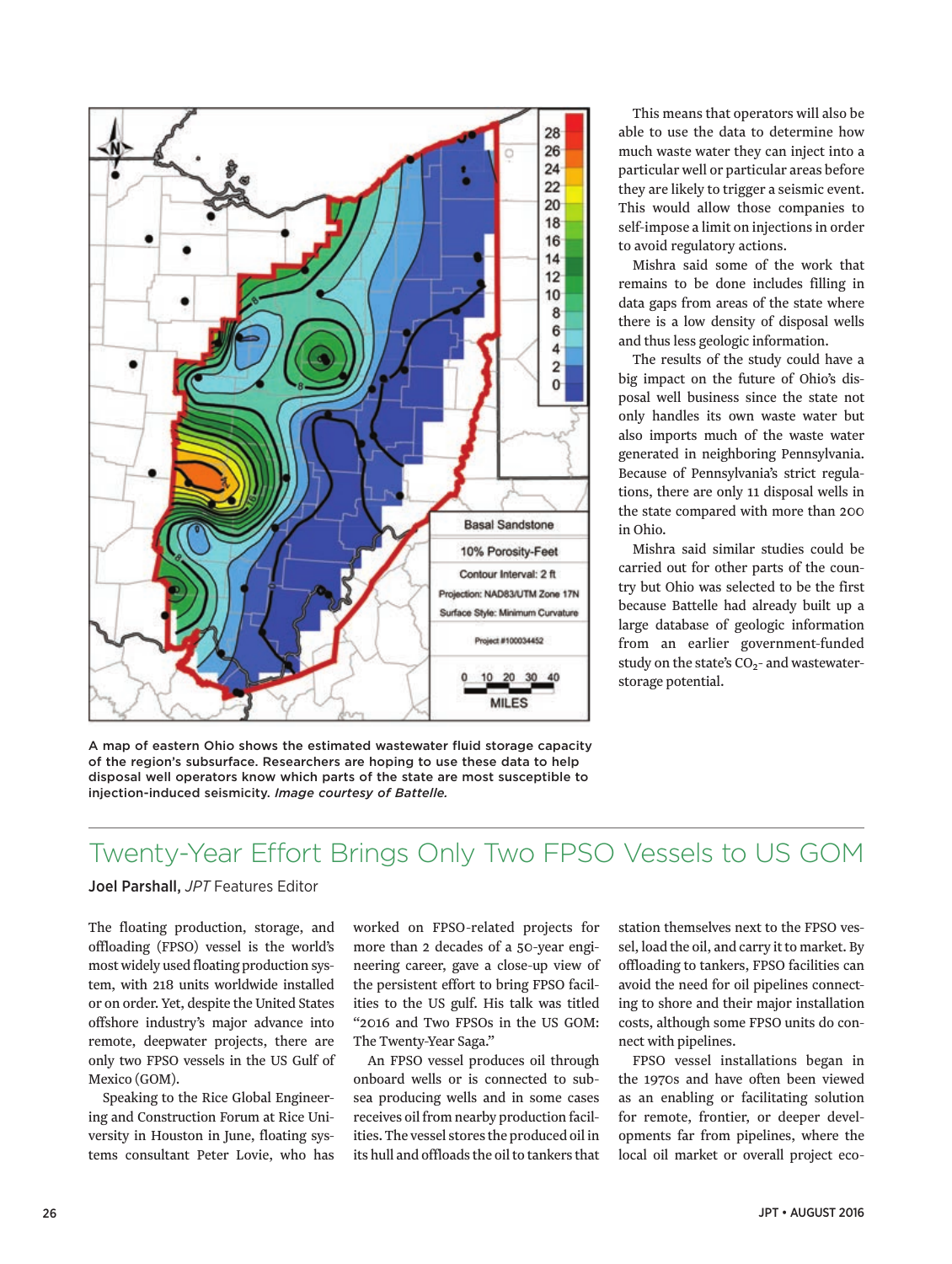nomics may not justify pipeline installation. By not being tied to pipelines, FPSO vessels typically have the flexibility to supply multiple destinations. The FPSO concept fits well with export-oriented projects but can also work at projects supplying domestic or nearby markets. In those cases, oil is carried to shore by shuttle tankers.

# **Interest Builds in Mid-1990s**

Lovie described how the US industry became interested in potential FPSO developments as it pushed into deeper waters in the GOM in the mid-1990s. Texaco, considering development of the relatively remote Fuji prospect in 1,700 ft of water, approached the US Minerals Management Service (MMS) during 1995–1996 to approve the use of a FPSO vessel with shuttle tankers for the project.

The MMS was unwilling to consider it without the completion of an environmental impact statement (EIS), something the agency had not required for other deepwater production facilities, Lovie noted. And the EIS would need to be done at industry expense.

The DeepStar research and development joint industry project agreed to fund the EIS, an effort that took 5 years and cost USD 3 million, Lovie said. It was a measure of Texaco's and the industry's high interest in FPSO systems that the EIS was carried through despite Texaco giving up on Fuji because of poor drilling results before the EIS was finished. Lovie praised the work of Allen Verret (then with Texaco), who led the Deep-Star EIS initiative that involved about 60 different stakeholder organizations.

## **FPSO Systems Allowed**

After a lengthy review of the 793-page EIS, the MMS issued a decision to allow FPSO systems in GOM field development plans in December 2001.

However, even before DeepStar's completion of the EIS, Shell in 1998– 1999 studied the possible use of a FPSO system at its deepwater Na Kika prospect in the GOM. Given the status of the EIS, it was a "gutsy" move, Lovie said. Under the leadership of George Rodenbusch, a Shell project team analyzed



The *Turritella* FPSO vessel for Shell's Stones project is shown docked at the Keppel Shipyard in Singapore before sailing to its field production site in the US Gulf of Mexico. *Source: Shell.*

design choices point by point before settling on a semisubmersible system to develop the project.

With the favorable MMS decision and the interest in US FPSO projects, the oil tanker industry examined options for bringing shuttle tankers into GOM service, hoping to replicate the successful North Sea shuttling model.

#### **Jones Act Hampers Tankers**

The provisions of the US Jones Act, passed in 1920 to protect US merchant shipping, made the task difficult. The law requires vessels that carry cargoes between US ports (with offshore production facilities treated as ports) to be US-built, US-crewed, and 75% USowned. As a result of the act, vessels are three times more costly to build in the US than in many international shipyards, Lovie said.

Two shipping companies proposed different shuttle tanker designs, one using US newbuilds and the other using converted US product tankers. But by 2004, interest in FPSO developments began to wane among GOM operators, in favor of other floating production systems.

The FPSO idea remained an option for the GOM, but it soon saw a major conceptual change after hurricanes Katrina and Rita hit the US gulf in 2005. Not only were many platforms destroyed or seriously damaged, 19 jackup and semisubmersible mobile offshore drilling units (MODUs) went adrift. It had happened before but never on this scale. At least one MODU drifted 145 miles.

Until this time, GOM FPSO concepts had called for permanent stationing. That thinking began to change. "What happens if one of these rigs adrift slams into an FPSO laden with oil?" Lovie said. An FPSO hull might store half a million bbl of oil or more, and visions arose of a spill resembling the *Exxon Valdez* incident.

# **Must Be Disconnectable**

Operators soon decided—without regulatory prompting—that FPSO vessels installed in the GOM must be dis